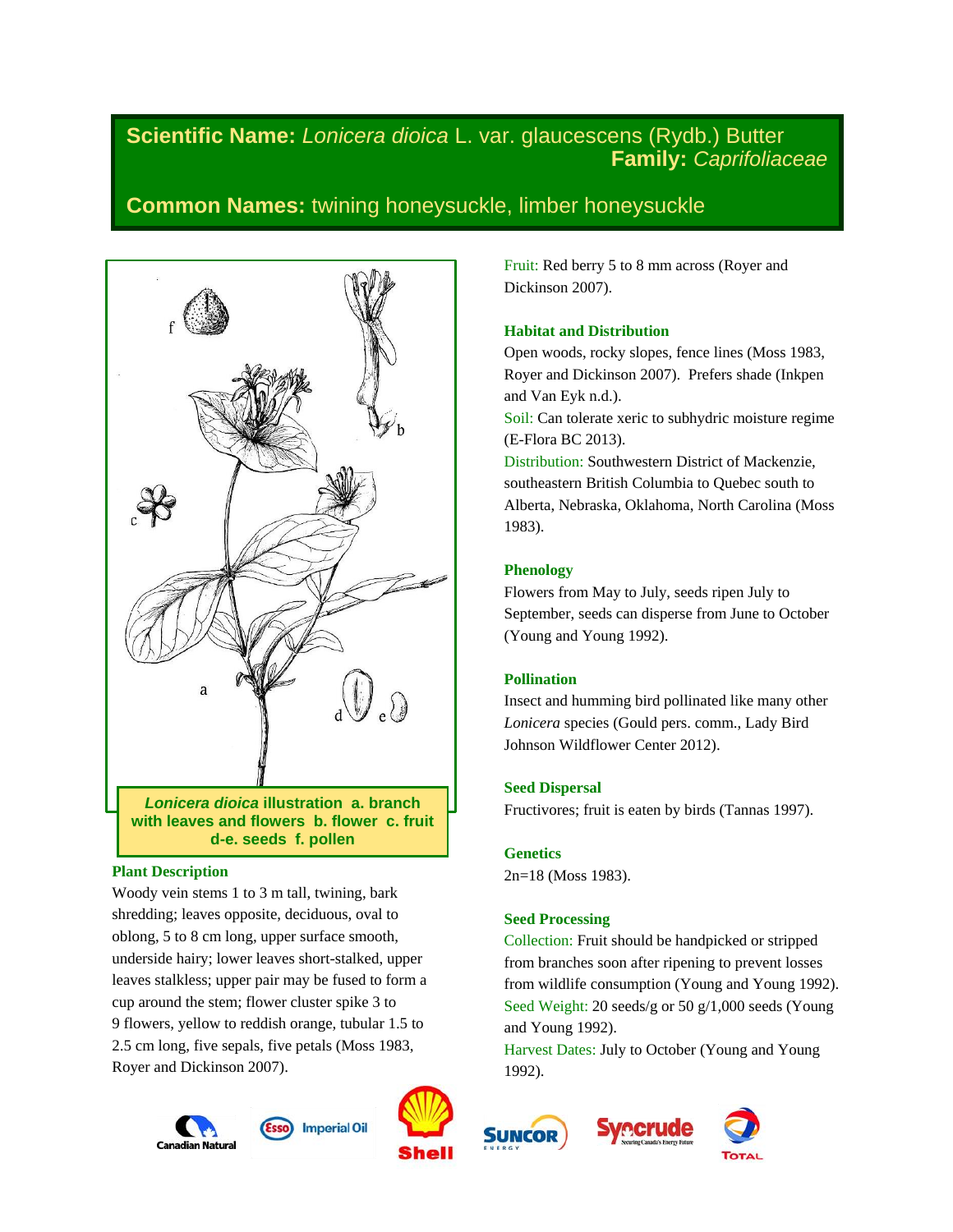Cleaning: Maceration and floatation to recover seeds; dry completely before storing (Young and Young 1992).

Storage Behaviour: Not proven but thought to be Orthodox; seeds can be dried, without damage, to low moisture contents; their longevity increases with reductions in both moisture content and temperature (Royal Botanic Gardens Kew 2008). Storage: Dried seed can be stored in sealed containers at cool temperature (Young and Young 1992). Longevity: Reported to have little loss in viability when stored in sealed containers at cool temperatures for 15 years (Young and Young 1992).



## **Propagation**

Natural Regeneration: By seed (Young and Young 1992).

Germination: Epigeal germination (Young and Young 1992).

Royal Botanic Gardens Kew (2008) achieved 80% germination seeds when germinated on a 1% agar media at temperatures of 20/10°C (8 hours day / 16 night) with pre-treatments.





Bonner and Karrfalt (2008) report 90% germination after 80 to 100 days at 30°C day / 20°C night on sand.

Pre-treatment: Cold stratification (Young and Young 1992); cold-moist stratification (Lady Bird Johnson Wildflower Center 2012). Royal Botanic Gardens Kew (2008) treated the seed with a cold stratification for 8 weeks at 5°C followed by a warm stratification at 20°C for 4 weeks, then scarified using a scalpel. Direct Seeding: *Lonicera sp*. are sown either by broadcast seeding or in drill rows in the fall or in the spring with pre-treated seeds (Young and Young 1992). Seeds should be sown 0.6 cm deep in a mulched bed (Young and Young 1992). Vegetative Propagation: Most *Lonicera* species can be propagated by cuttings (Bonner and Karrfalt 2008, Young and Young 1992).

#### **Aboriginal/Food Uses**

Medicinal: Stems used as a diuretic, to treat heart ailments; roots used to treat bladder problems and constipation (Marles et al. 2000).

## **Wildlife/Forage Usage**

Wildlife: Berries are eaten by birds (Droppo 1987); poor forage only used when no other food sources are present (Tannas 1997).



**SUNCOR** 



**Imperial Oil**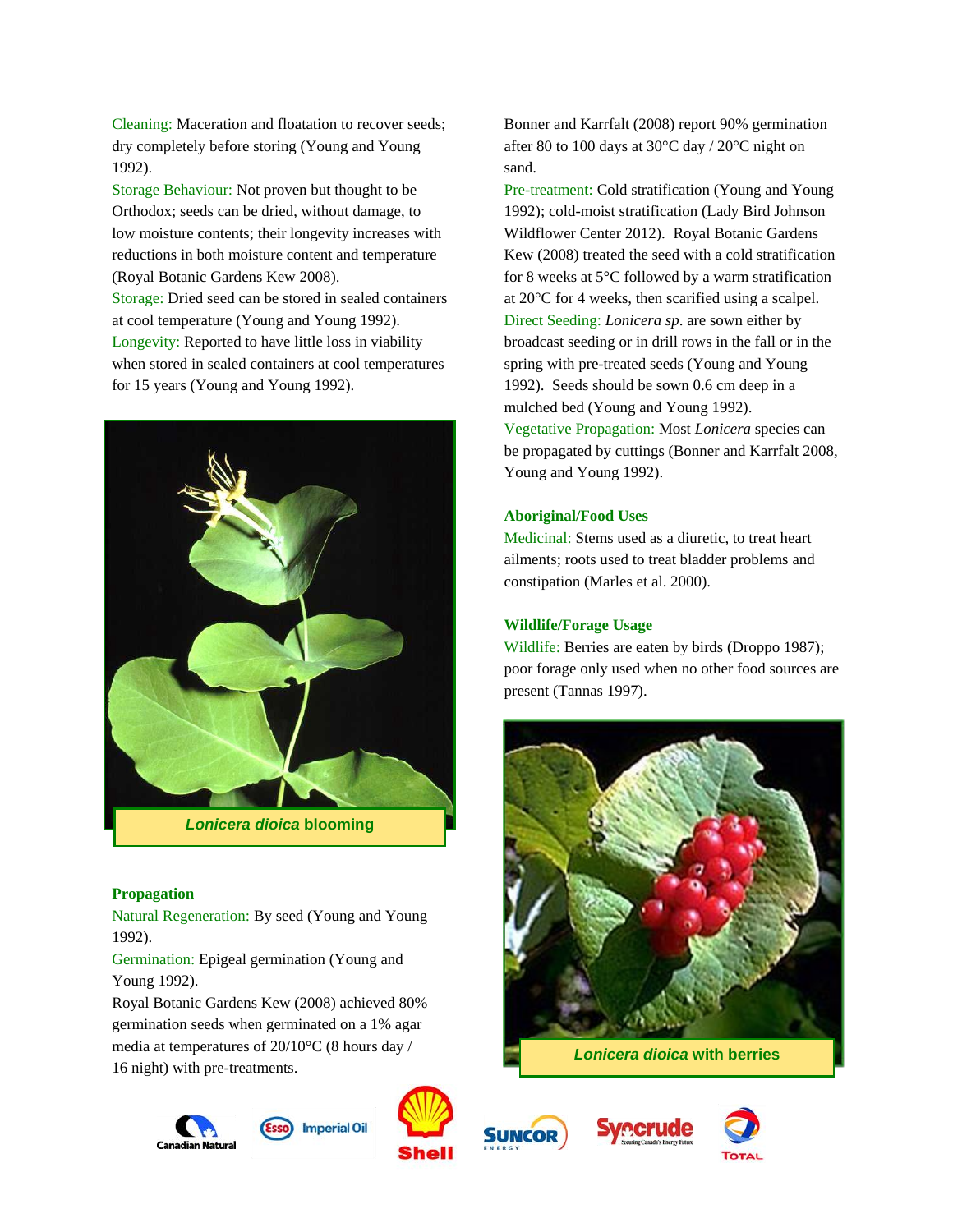Livestock: Not generally consumed by livestock (Tannas 1997). Grazing Response: Increasers but not invasive (Tannas 1997).

### **Reclamation Potential**

Valuable for erosion control and species diversity (Young and Young 1992).

### **Commercial Resources**

Availability: Not available in Alberta.

## **Notes**

Synonym is *L. glaucescens (*E-Flora BC 2013, USDA NRCS n.d.). *Lonicera dioica* is listed as 84% intact (less occurrences than expected) in the Alberta oil sands region (Alberta Biodiversity Monitoring Institute 2014).

#### **Photo Credits**

Photo 1: Kay Yatskievych 2003. @ [www.discoverlife.org.](http://www.discoverlife.org/) Photo 2: William S. Justice @ USDA-NRCS PLANTS Database.

### **References**

Alberta Biodiversity Monitoring Institute, 2014. The status of biodiversity in the oil sands region of Alberta. Alberta Biodiversity Monitoring Institute, Edmonton, Alberta. 47 pp. [http://www.abmi.ca/FileDownloadServlet?filename=](http://www.abmi.ca/FileDownloadServlet?filename=The%20Status%20of%20Biodiversity%20in%20the%20Oil%20Sands%20Region%20of%20Alberta_2014_Supplemental%20Report.docx&dir=REPORTS_UPLOAD) [The%20Status%20of%20Biodiversity%20in%20the](http://www.abmi.ca/FileDownloadServlet?filename=The%20Status%20of%20Biodiversity%20in%20the%20Oil%20Sands%20Region%20of%20Alberta_2014_Supplemental%20Report.docx&dir=REPORTS_UPLOAD) [%20Oil%20Sands%20Region%20of%20Alberta\\_201](http://www.abmi.ca/FileDownloadServlet?filename=The%20Status%20of%20Biodiversity%20in%20the%20Oil%20Sands%20Region%20of%20Alberta_2014_Supplemental%20Report.docx&dir=REPORTS_UPLOAD) [4\\_Supplemental%20Report.docx&dir=REPORTS\\_U](http://www.abmi.ca/FileDownloadServlet?filename=The%20Status%20of%20Biodiversity%20in%20the%20Oil%20Sands%20Region%20of%20Alberta_2014_Supplemental%20Report.docx&dir=REPORTS_UPLOAD) [PLOAD](http://www.abmi.ca/FileDownloadServlet?filename=The%20Status%20of%20Biodiversity%20in%20the%20Oil%20Sands%20Region%20of%20Alberta_2014_Supplemental%20Report.docx&dir=REPORTS_UPLOAD) [Last accessed June 16, 2014].

Bonner, F.T. and R.P Karrfalt, 2008. *Lonicera* L. IN: The woody plant seed manual. United States Department of Agriculture. Agriculture Handbook 727. pp. 682-688.

[http://www.uri.edu/cels/ceoc/documents/WoodyPlant](http://www.uri.edu/cels/ceoc/documents/WoodyPlantSeedManual-Complete.pdf) [SeedManual-Complete.pdf](http://www.uri.edu/cels/ceoc/documents/WoodyPlantSeedManual-Complete.pdf) [Last accessed October 10, 2013].

Droppo, O., 1987. *L. dioica* L. var. *glaucescens* (Rydb.) Butters Twining honeysuckle. IN: A field guide to Alberta berries. Calgary Field Naturalists' Society, Calgary, Alberta. pp. 86-87.

E-Flora BC, 2013. *Lonicera dioica* L. IN: E-Flora BC: Electronic Atlas of the Plants of British Columbia. Lab for Advanced Spatial Analysis, Department of Geography, University of British Columbia, Vancouver.

[http://linnet.geog.ubc.ca/Atlas/Atlas.aspx?sciname=L](http://linnet.geog.ubc.ca/Atlas/Atlas.aspx?sciname=Lonicera%20dioica&redblue=Both&lifeform=4) [onicera%20dioica&redblue=Both&lifeform=4](http://linnet.geog.ubc.ca/Atlas/Atlas.aspx?sciname=Lonicera%20dioica&redblue=Both&lifeform=4) [Last accessed October 8, 2013].

Gould, K., 2011. Field Ecologist, Wild Rose Consulting Inc. Personal communication.

Inkpen, W. and R. Van Eyk, n.d. Guide to the common native trees and shrubs of Alberta. Alberta Environment, Pesticide Management Branch, Edmonton, Alberta. p. 48. [http://environment.alberta.ca/documents/Guide\\_to\\_th](http://environment.alberta.ca/documents/Guide_to_the_Common_Native_Trees_and_Shrubs_of_Alberta.pdf) [e\\_Common\\_Native\\_Trees\\_and\\_Shrubs\\_of\\_Alberta.p](http://environment.alberta.ca/documents/Guide_to_the_Common_Native_Trees_and_Shrubs_of_Alberta.pdf) [df](http://environment.alberta.ca/documents/Guide_to_the_Common_Native_Trees_and_Shrubs_of_Alberta.pdf) [Last accessed October 8, 2013].

Lady Bird Johnson Wildflower Center, 2012. *Lonicera dioica* L. Limber honeysuckle. IN: Native Plant Database. University of Texas at Austin, Austin, Texas. [http://wildflower.org/plants/result.php?id\\_plant=LO](http://wildflower.org/plants/result.php?id_plant=LODI2) [DI2](http://wildflower.org/plants/result.php?id_plant=LODI2) [Last accessed October 10, 2013].

Marles, R.J., C. Clavelle, L. Monteleone, N. Tays and D. Burns, 2000. Aboriginal plant use in Canada's northwest boreal forest. Natural Resources Canada and Canadian Forest Service. UBC Press, Vancouver, British Columbia. 368 pp.

Moss, E.H., 1983. *L. dioica* L. Twining honeysuckle. IN: Flora of Alberta. A manual of flowering plants, conifers, ferns, and fern allies found growing without cultivation in the province of Alberta, Canada. 2nd edition. University of Toronto Press, Toronto, Ontario. p. 513.